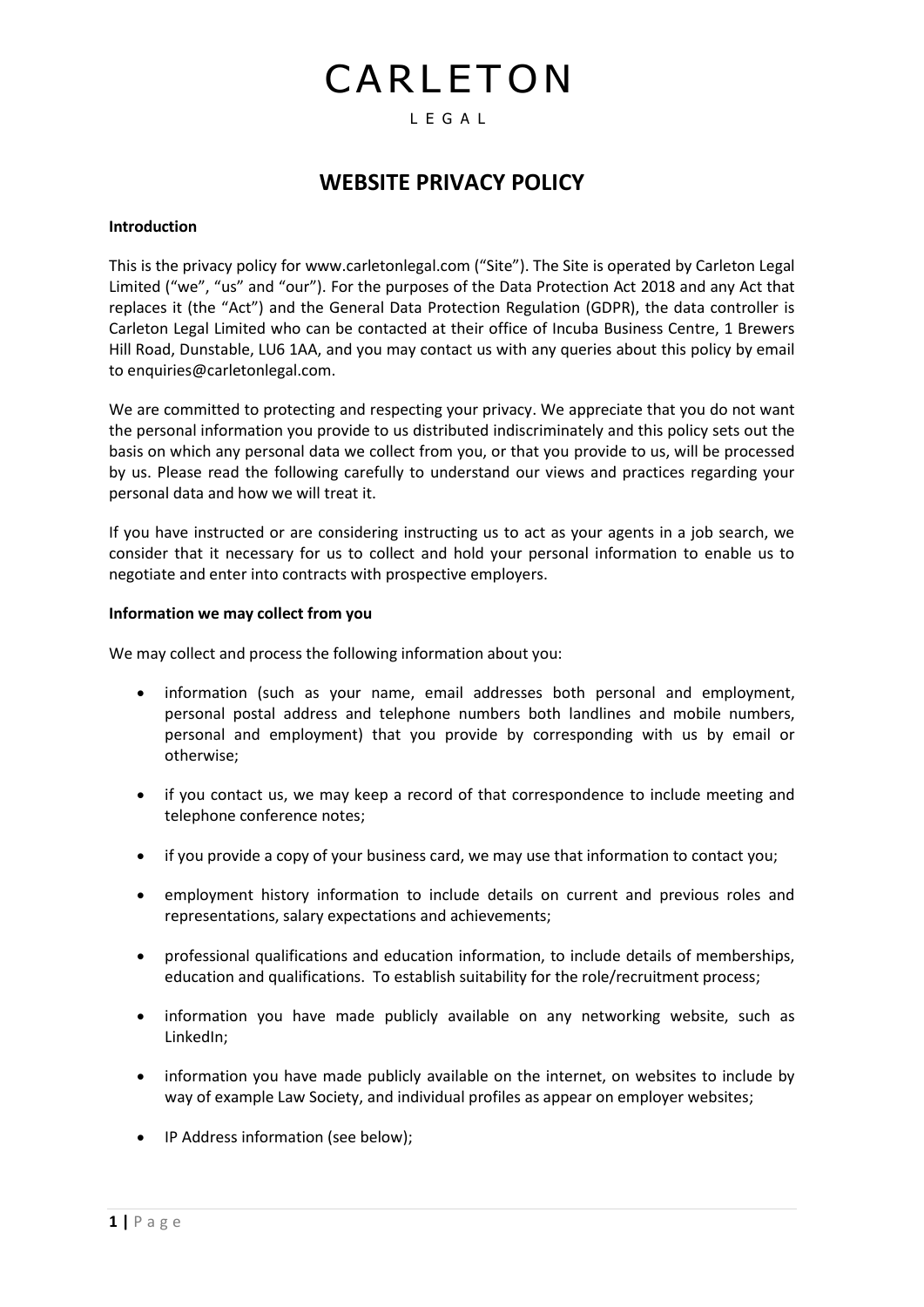# CARLETON

#### L E G A L

- Identity verification information including your passport, driving licence, or other photo ID, a bank statement or a utility bill, and copy documentation to confirm an individual's eligibility to work in the UK and qualifications and memberships;
- banking details to include sort code, bank account number for the purposes of payments of introduction fees;
- communications you send to us, for example to report a problem or to submit queries, concerns or comments regarding the Site or its content; and
- information from surveys that we may, from time to time, run on the Site for research purposes, if you choose to respond to, or participate in, them.

You are under no obligation to provide any such information. However, if you should choose to withhold requested information, we may not be able to provide you with certain services.

We will usually retain different categories of the information that we collect from you for different periods of time, as set out in the table below.

| <b>Record</b><br><b>Category</b> | <b>Description</b>                                                                                                    | <b>Retention</b><br><b>Period</b>                                                                        | <b>Reason for Retention</b><br><b>Period</b>                                                                                                                                                                                                                                     | <b>Allowable</b><br><b>Storage Media</b> |
|----------------------------------|-----------------------------------------------------------------------------------------------------------------------|----------------------------------------------------------------------------------------------------------|----------------------------------------------------------------------------------------------------------------------------------------------------------------------------------------------------------------------------------------------------------------------------------|------------------------------------------|
| Candidates                       | Personal data, including<br>names, addresses, Personal<br>email, mobile numbers,<br>employment history,<br>education. | 8 Years from<br>receipt.                                                                                 | Necessary for our<br>legitimate interests of<br>keeping details of<br>candidates who may<br>wish to use our services<br>in future. Also necessary<br>for the performance of<br>the contract and any<br>post-contract dispute;<br>Legal and regulatory<br>compliance requirement. | Electronic/Paper.                        |
| Candidates                       | Passport / VISA scan.                                                                                                 | Information<br>is destroyed<br>immediately<br>upon<br>verification<br>of an<br>individual's<br>identity. | Legal and regulatory<br>requirement to verify<br>identity.                                                                                                                                                                                                                       | Electronic only.                         |
| Employee/Sub<br>contractor       | Employee & subcontractor<br>names, addresses, bank<br>details, tax codes,<br>employment history.                      | 6 years after<br>end of<br>employment.                                                                   | Necessary for the<br>performance of the<br>contract and any post-<br>contract dispute; Legal<br>and regulatory<br>requirements.                                                                                                                                                  | Electronic/Paper.                        |
| Contractual                      | Legal contracts, terms and<br>conditions, leases.                                                                     | 6 years after<br>contract end.                                                                           | Necessary for the<br>performance of the<br>contract and any post-<br>contract dispute.                                                                                                                                                                                           | Electronic/Paper.                        |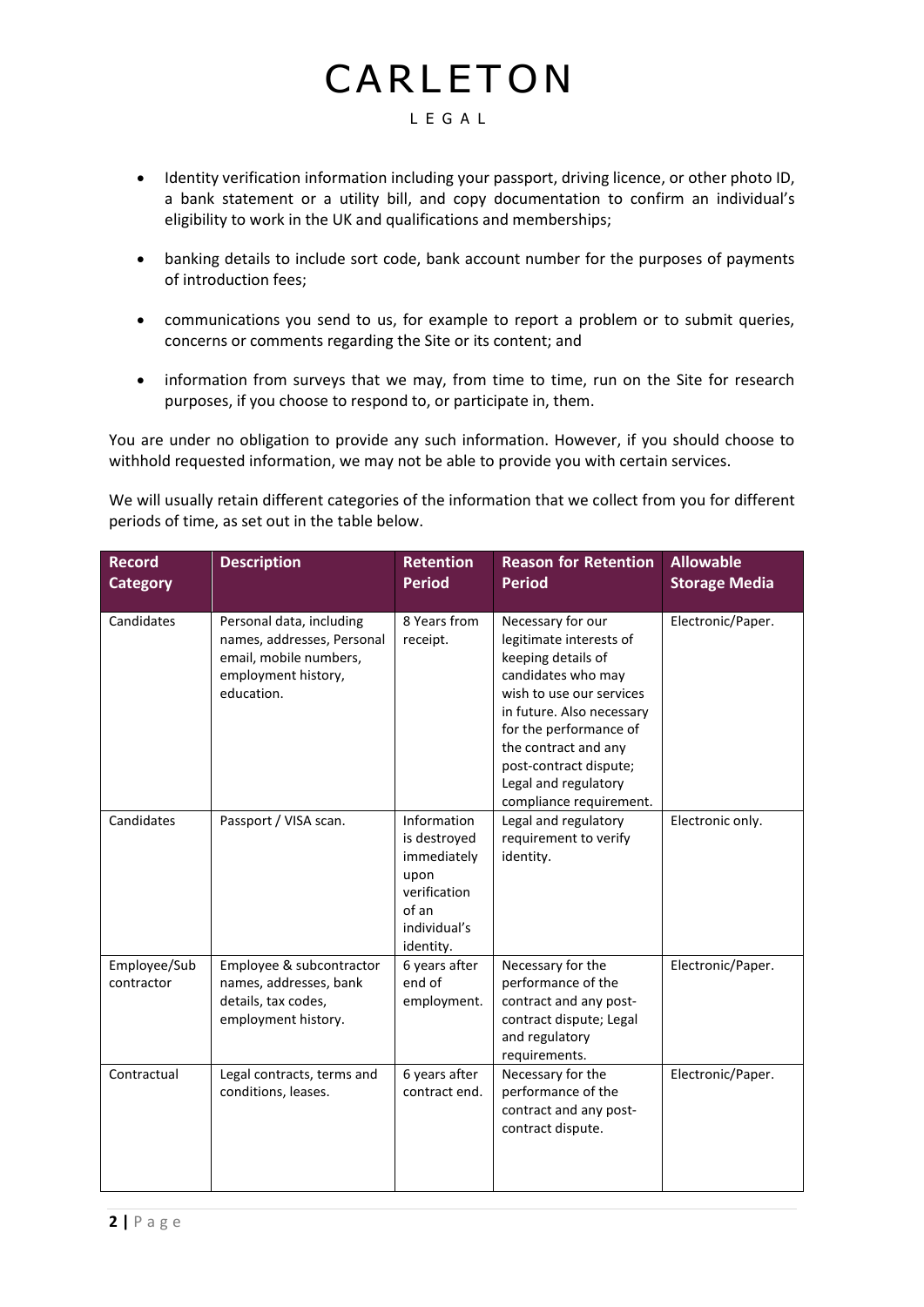## CARLETON

#### L E G A L

| Supplier   | Supplier names, addresses,<br>company details.                                    | 6 years after<br>end of<br>supply.                                                                                                                                                                                    | Necessary for the<br>performance of the<br>contract and any post-<br>contract dispute.                                                    | Electronic/Paper/Mi<br>crofiche.                      |
|------------|-----------------------------------------------------------------------------------|-----------------------------------------------------------------------------------------------------------------------------------------------------------------------------------------------------------------------|-------------------------------------------------------------------------------------------------------------------------------------------|-------------------------------------------------------|
| Accounting | Invoices, purchase orders,<br>accounts and other<br>historical financial records. | 6 years from<br>the end of<br>the last<br>company<br>financial year<br>they relate<br>to, or longer<br>if they show<br>a transaction<br>that covers<br>more than<br>one of the<br>company's<br>accounting<br>periods. | Legal and regulatory<br>compliance requirement.                                                                                           | Electronic only-<br>paper records must<br>be scanned. |
| Clients    | Personal data, including<br>customer names,<br>addresses.                         | 8 Years.                                                                                                                                                                                                              | Necessary for the<br>performance of the<br>contract and any post-<br>contract dispute; Legal<br>and regulatory<br>compliance requirement. | Electronic only-<br>paper records must<br>be scanned. |
| Clients    | Banking details.                                                                  | None -<br>information<br>is destroyed<br>immediately<br>after<br>settlement of<br>account.                                                                                                                            | Deletion after fact.                                                                                                                      | None.                                                 |
| IT         | Event log auditing and<br>analysis records.                                       | 2 Years.                                                                                                                                                                                                              | Best practices for IT<br>security investigations.                                                                                         | Electronic only.                                      |

At the end of the Retention Period the data will be reviewed and unless there are valid legal grounds for retaining the data for any longer period, the data will be securely and permanently deleted, as set out in Carleton Legal's Records Retention and Protection Policy document.

Carleton Legal obtains many contacts via referral, whereby you are invited to provide us with the contact details of someone who is known to you who may find our products or services to be of interest. Such referral must be on full authorisation and consent of the third-party individual concerned. The referrer being asked to capture consent and to be in a position to demonstrate such. Carleton Legal will further ask the referred individual whether they would like to be in communication, thus capturing further direct consent in compliance with GDPR guidelines, highlighting their rights and ability to opt out. We will take all reasonable steps to ensure that your privacy rights continue to be protected.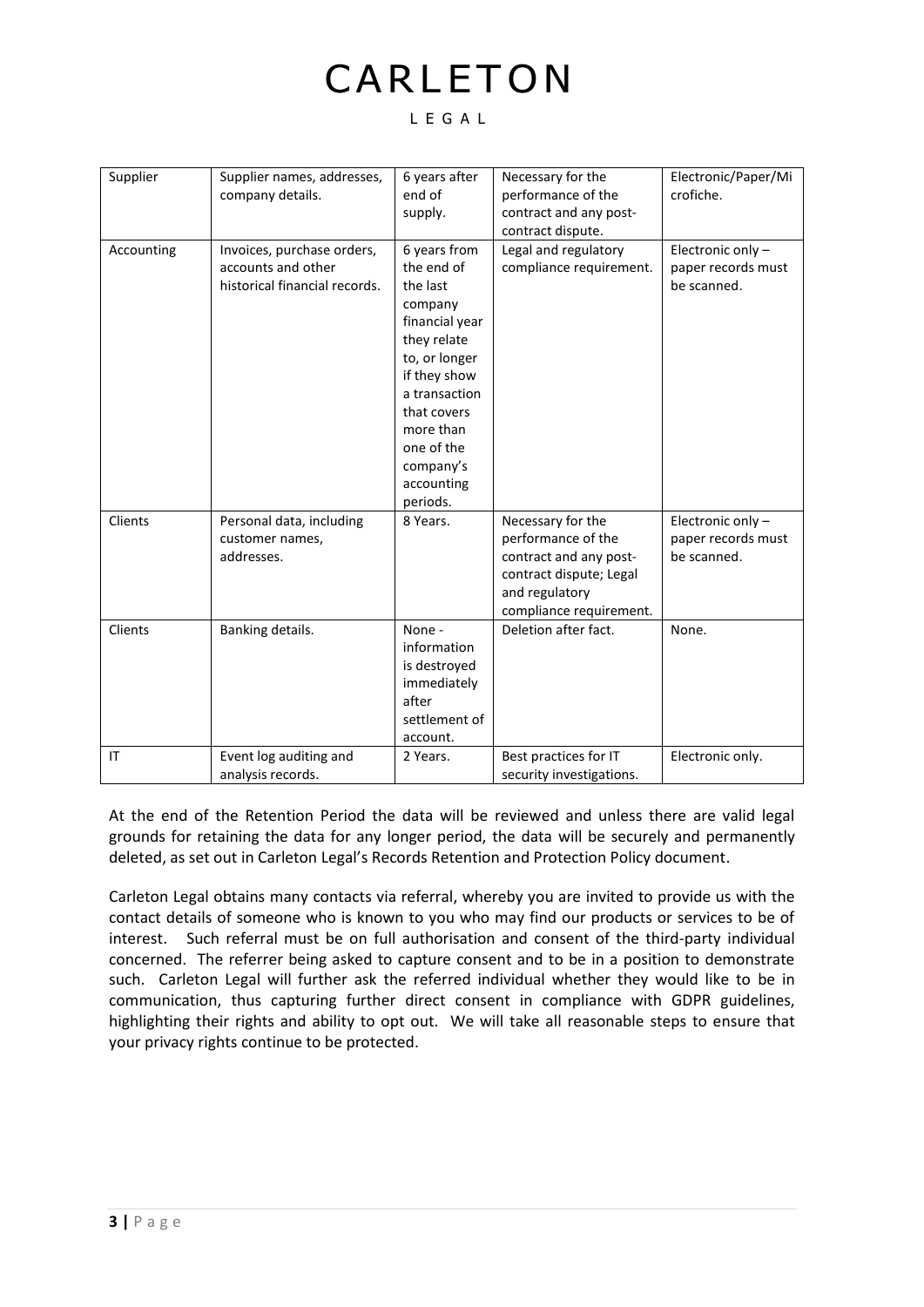#### **IP Addresses**

When you visit the Site, we may automatically collect additional information about your electronic device, such as the type of internet browser and operating system you use, any website from which you have come to the Site and your IP address (the unique address which identifies your computer on the internet) which is automatically recognised by our web server, for system administration. This information is only used to assist us in providing an effective service on the Site and to collect broad demographic information for aggregate use.

#### **Cookies**

When you interact with the Site, we try to make that experience simple and meaningful. When you visit the Site, we use small text files called 'cookies' which are stored on your browser or hard drive of your computer to assist in personalising your browsing experience by displaying content that is more likely to be relevant and of interest to you and to help us improve our Site. A number of cookies we use last only for the duration of your web session and expire when you close your browser. Other cookies are used to remember you when you return to the Site and will last for longer. Some cookies we use are essential for the Site to operate.

If you submit details to us or if you continue to use our Site, you are agreeing to our use of cookies. If you are uncomfortable with the use of cookies, you can disable cookies on your computer by changing the settings in the preferences or options menu in your browser. You can set your browser to reject or block cookies or to tell you when a website tries to put a cookie on your computer. You can also delete any cookies that are already stored on your computer's hard drive. To find out more about cookies, including seeing what cookies have been set and how to manage and delete them, visit www.allaboutcookies.org. If you do not wish to accept cookies from Carleton Legal's website, please leave this site immediately and then delete and block all cookies. Alternatively, you may opt out of receiving information from us by e-mail, telephone, or post.

#### **Google Analytics**

The Site uses Google Analytics, a web analytics service provided by Google Inc ("Google") to help us to analyse the traffic to the Site. The type of information collected includes the time of visit and the type of operating system you are using. This information is only used to assist us in providing an effective service on the Site. After 60 days the information is deleted. Further information can be found a[t https://policies.google.com/privacy/update?hl=en-GB&gl=uk](https://policies.google.com/privacy/update?hl=en-GB&gl=uk)

#### **Uses made of your information**

We will use the information you provide for the following purposes:

- to enable us to provide you with the services and information as outlined on through the Site and which you request, in order to take steps to enter into a contract with a prospective employer;
- to audit the downloading of data from the Site to compile anonymous statistics, for example, website usage statistics; improve the layout and/or content of the pages of the Site and customise them for users to improve the marketing of our services;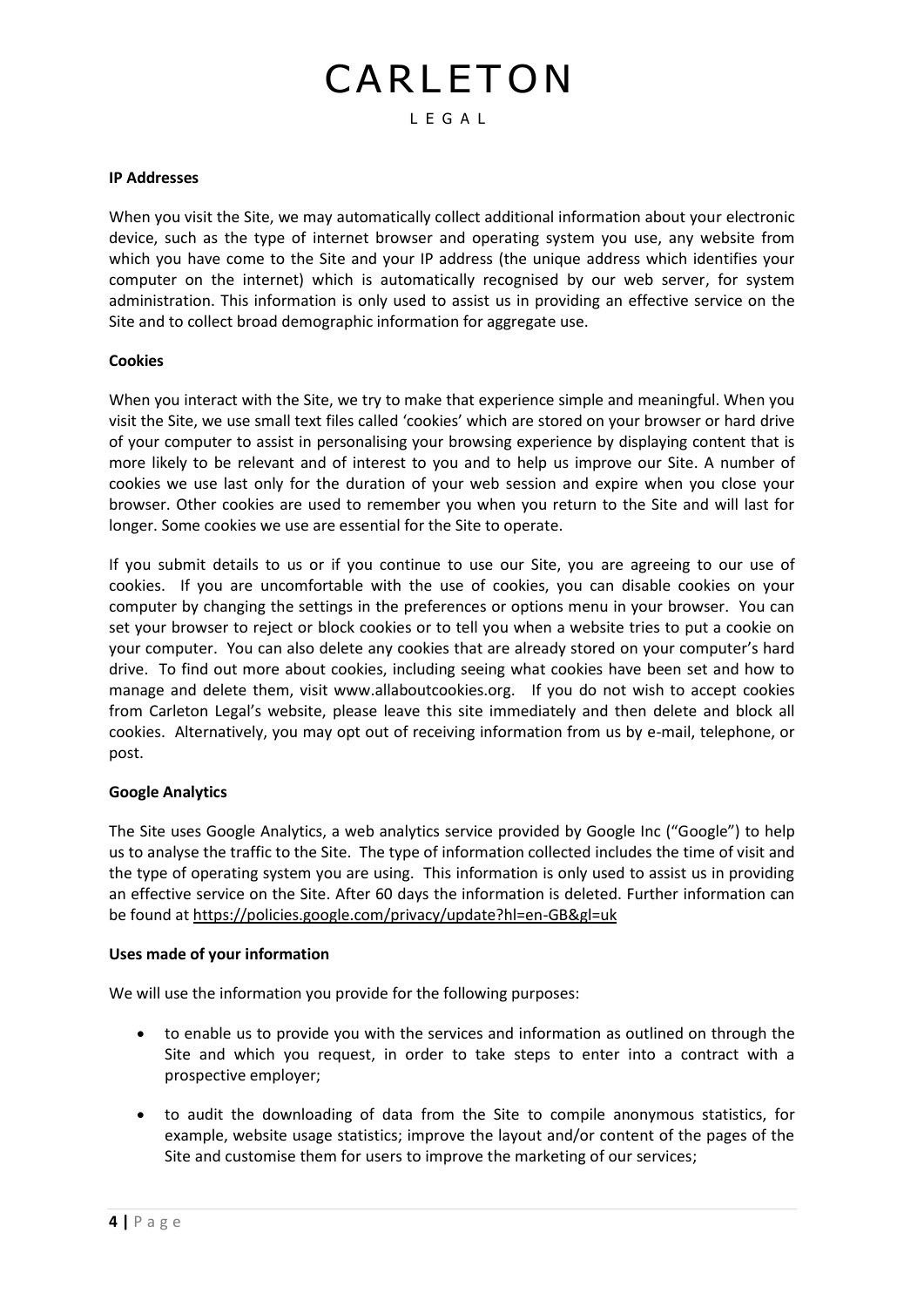- to identify visitors to the Site, which we consider necessary for the legitimate interests of running our business and improving the services that we provide;
- to send you information about goods and services that we think you may find useful or which you have requested from us, which we consider necessary for our legitimate interests to develop our products/services and grow our business, to alert you to new features, special events, and service offerings;
- to manage our relationship with candidates and clients, to process and respond to inquiries and requests; and
- to fulfil our legal obligations.

You can tell us not to contact you with information regarding our products and services at any time by following the unsubscribe instructions on any communications we send to you. You can also exercise the right at any time by contacting us using the "contacting us" details at the end of this privacy policy.

#### **Information sharing**

We may disclose aggregate statistics about visitors to the Site in order to describe our services to prospective partners and other reputable third parties and for other lawful purposes, these statistics will be anonymized to include no personally identifiable information. On the disclosure of such statistics, where there is the possibility of the unintentional transfer of personal data to such third parties, such will be afforded an adequate level of protection under an agreement which covers EU legislation and requirements for the transfer of personal data. If no such agreement exists then we will ask for your explicit consent. Where we transfer statistical information, we will take all necessary steps to ensure that your privacy rights continue to be protected.

We may disclose your personal information to any of our agents or contractors who assist us in providing the services we offer, processing transactions, fulfilling requests for information, receiving and sending communications, updating marketing lists, analysing data, providing support services or in other tasks, from time to time. Our agents and contractors will only use your information as instructed by us and only to the extent necessary to perform their functions.

In the event that we undergo re-organisation or are sold to a third party, we will as part of that contractual process transfer any personal information we hold about you to that re-organised entity or third party. We will notify you before that happens and give you the opportunity to object to your data being transferred.

We may share your personal information if required to do so by law or if we believe that such action is necessary to prevent fraud or cyber-crime or to protect the Site or the rights, property or personal safety of any person.

#### **External links**

The Site may, from time to time, contain links to external sites. We are not responsible for the privacy policies or the content of such sites.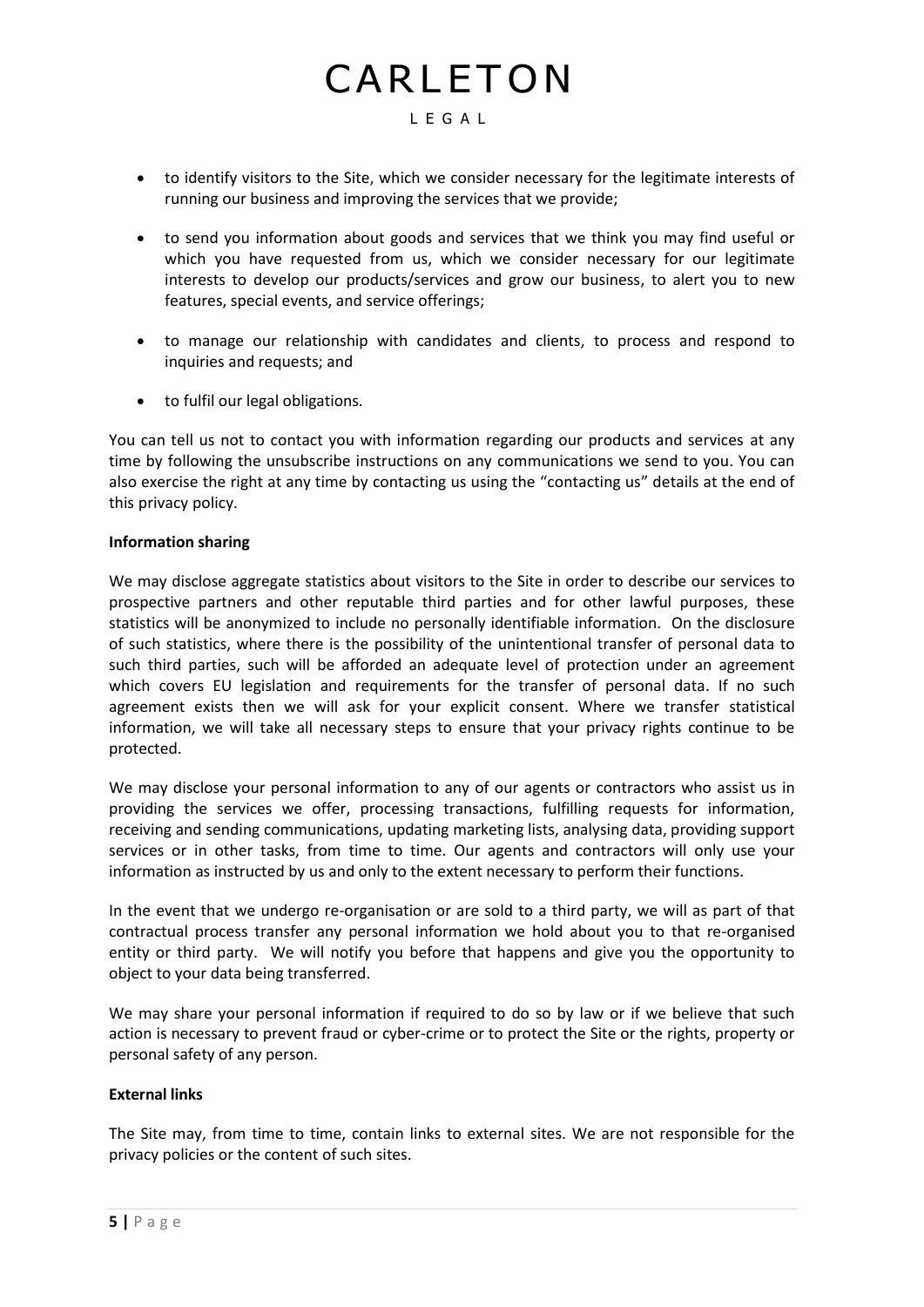#### **Security**

We place great importance on the security of all personally identifiable information associated with our users. We have security measures in place to attempt to protect against the loss, misuse and alteration of personal information under our control. For example, our security and privacy policies are periodically reviewed and enhanced as necessary and only authorised personnel have access to personal information. Whilst we cannot ensure or guarantee that loss, misuse or alteration of information will never occur, we use all reasonable efforts to prevent it.

You should bear in mind that submission of information over the internet is never entirely secure. We cannot guarantee the security of information you submit via the Site whilst it is in transit over the internet and any such submission is at your own risk.

It is advisable to close your browser when you have finished your user session to help ensure others do not access your personal information if you use a shared computer or a computer in a public place.

#### **Storage of your information**

Information that you submit via the Site is sent to and stored on secure servers located in the United Kingdom. This is necessary in order to process the information. Information submitted by you may be transferred by us to third parties mentioned in the circumstances described above (see information sharing), which may be situated outside the European Economic Area (EEA) and may be processed by staff operating outside the EEA. The countries concerned may not have similar data protection laws to the EEA. Where we transfer personal data outside of the EEA to a country not determined by the European Commission as providing an adequate level of protection for personal data, the transfer will be under an agreement which covers the EU requirements for the transfer of personal data outside the EU, such as European Commission approved standard contractual clauses or your explicit consent. Where we transfer your information, we will take all reasonable steps to ensure that your privacy rights continue to be protected.

#### **Your rights**

You have rights in relation to our use of your personal data. These include the right to:

- access your personal data;
- have your personal data erased; and
- have any inaccurate data corrected.

As well as these rights of access, erasure and amendment, you may have other rights such as the right to restrict processing and the right to data portability. Some of these rights will only be available from 25 May 2018. You also have the right to complain to the Information Commissioner's Office if you believe we are in breach of our data privacy obligations.

#### **Changes to our privacy policy**

We reserve the right to change this privacy policy from time to time by changing it on the Site. This privacy policy was last updated on 14 May 2018. Any changes we may make to our privacy policy in the future will be posted on this page and, where appropriate, notified by e-mail.